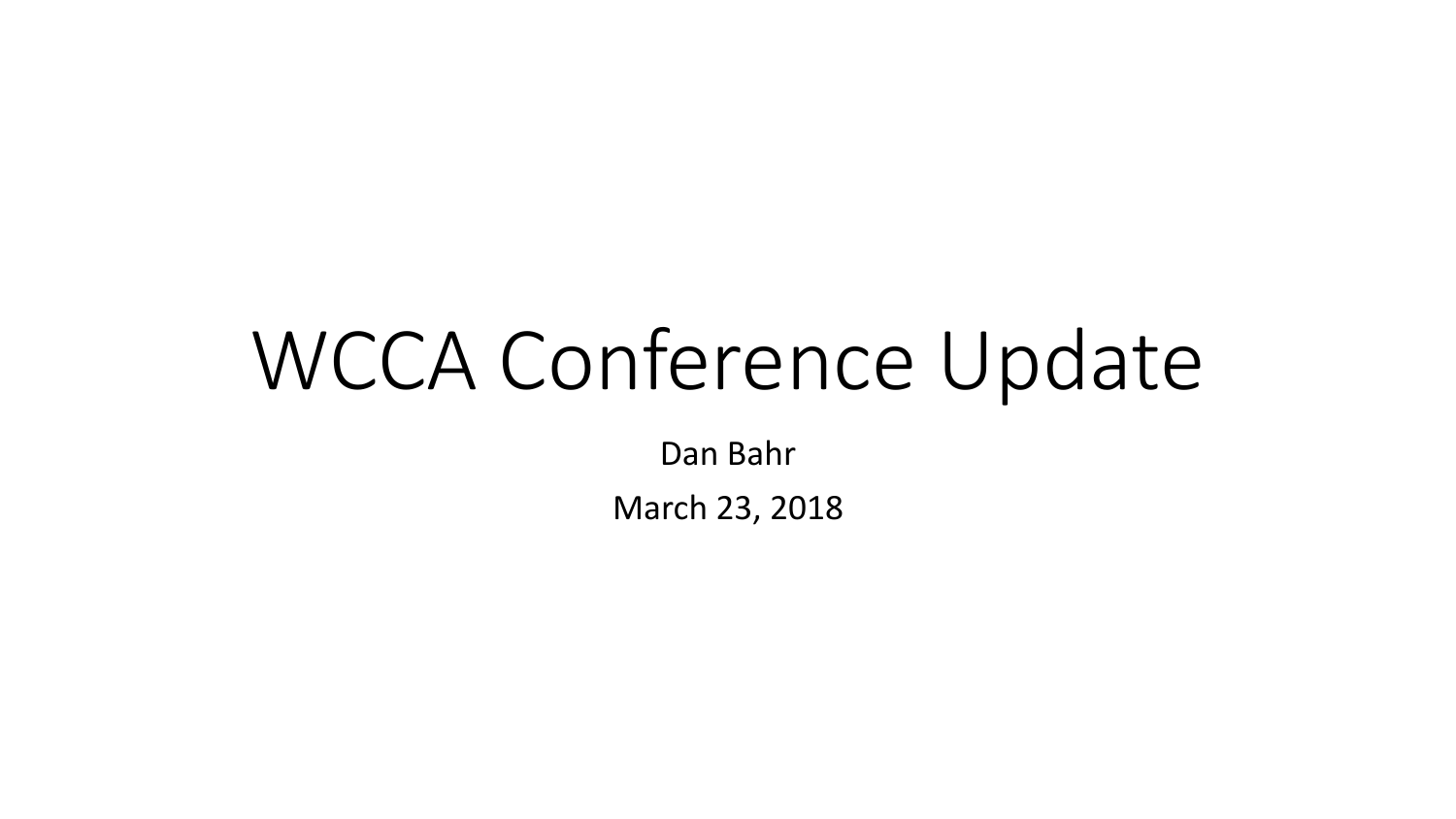### AB 348/SB 425: Small Cell Legislation

- Limits local control of the Right of Way on County Trunk Highway System.
- Limits County's ability to assess fees for placement of infrastructure in the right of way.
- Added local provision related to cell phone tower siting.
- Status: DEAD. Amended version of bill failed to pass the State Senate.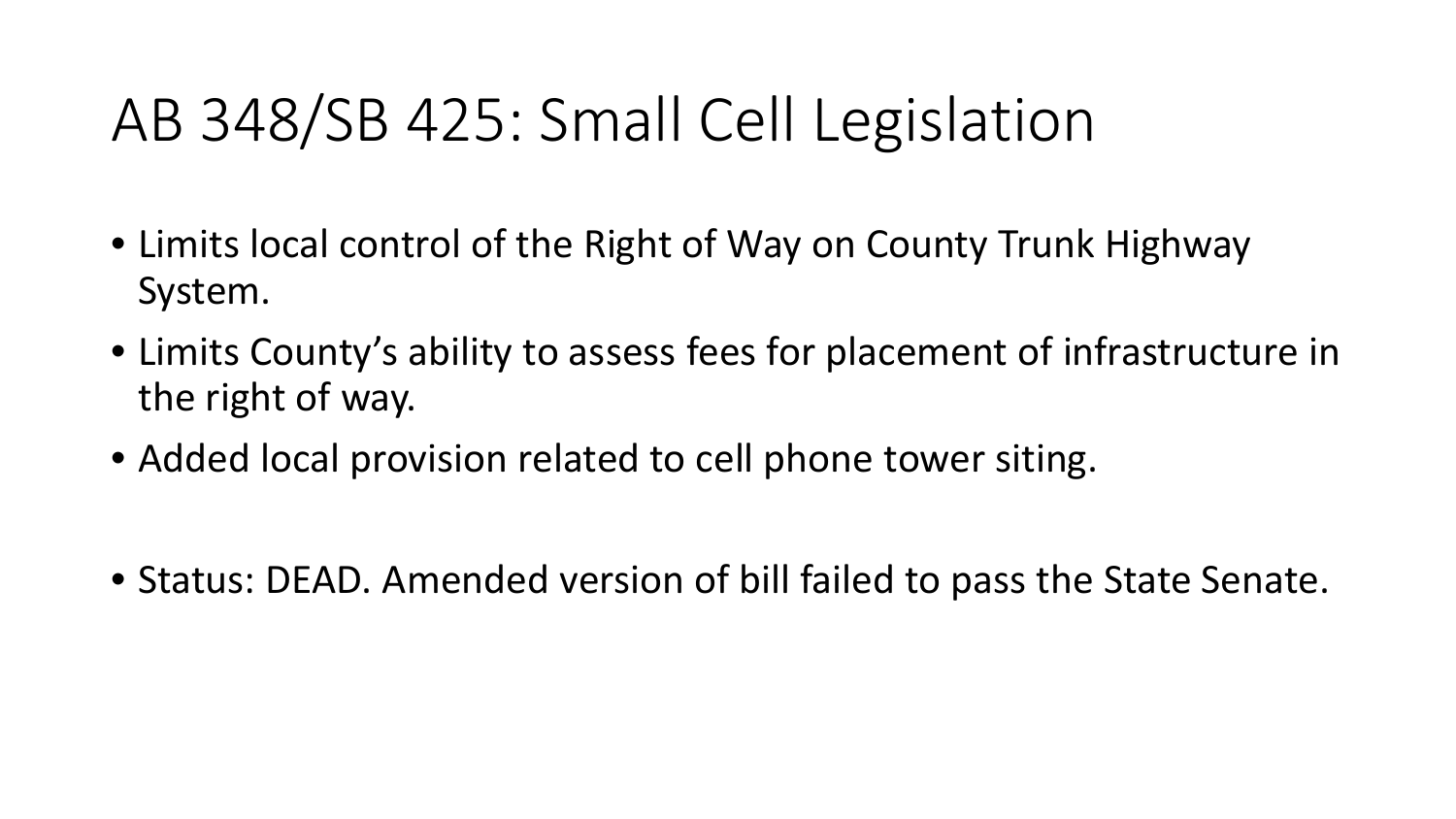#### Religious Exemption/Water Quality (AB 483/SB394)

- This bill was amended to address a religious wavier issue relating to giving a religious exemptions for "indoor plumbing."
- The Department of Safety and Professional Services (DSPS) interpreted "indoor plumbing" as including a POWTS system.
- Language added to this bill changes the wording in state statues to read: "INSIDE a one and two family dwelling," rather than "IN a one and two family dwelling.
- The DSPS legal team now feels the amendment clarifies the definition of the word "in" and thus POWTS systems are eligible for exemptions.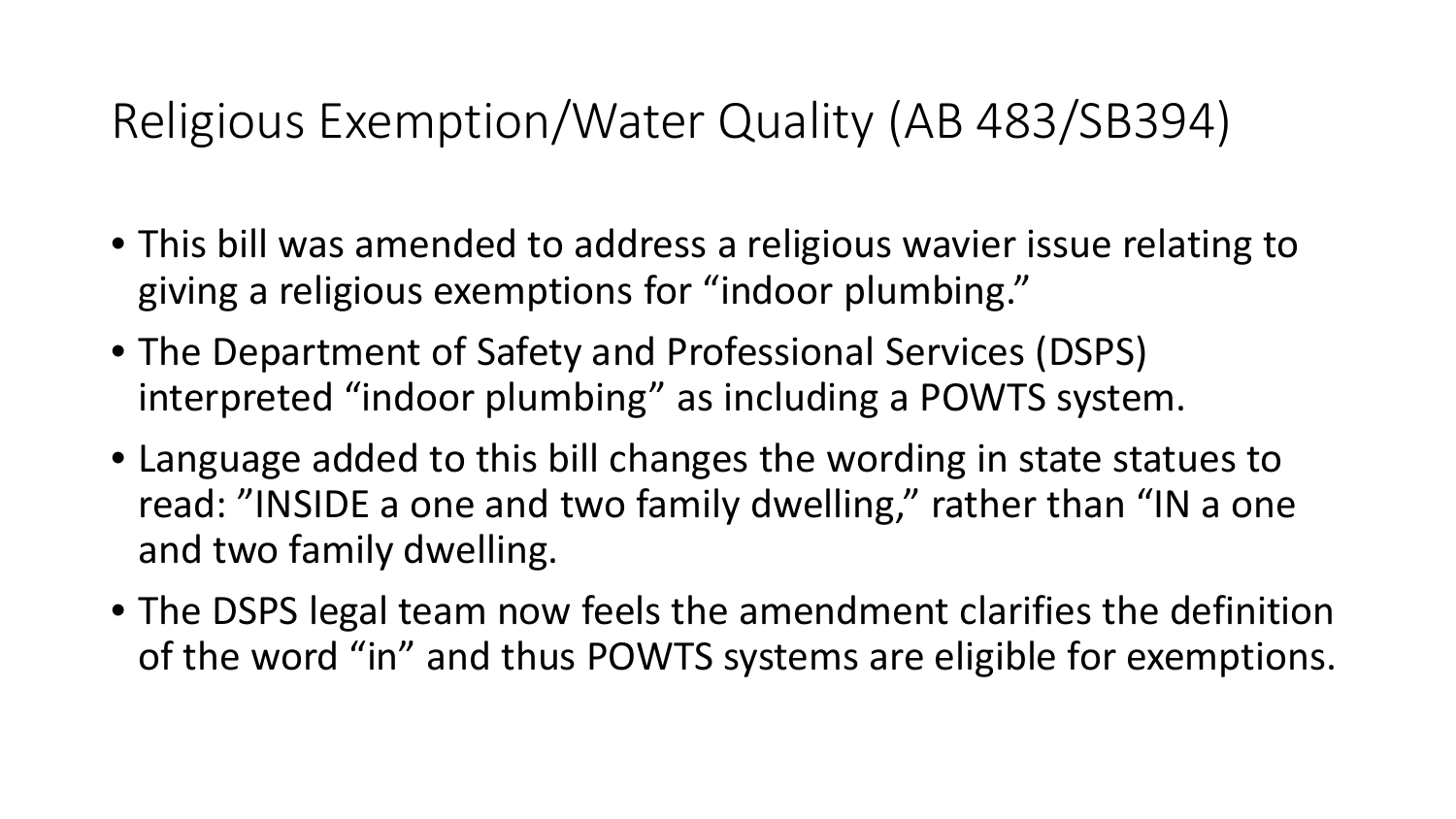#### AB 479/SB 387: Homeowner Bill of Rights (Amended)

- Muir U.S. Supreme Court Case: Merging of Lots (Remained)
- Inverse Condemnation (Removed)
- Consideration of Public Testimony on Conditional Use Permits (Removed)
- Status: Bill passed.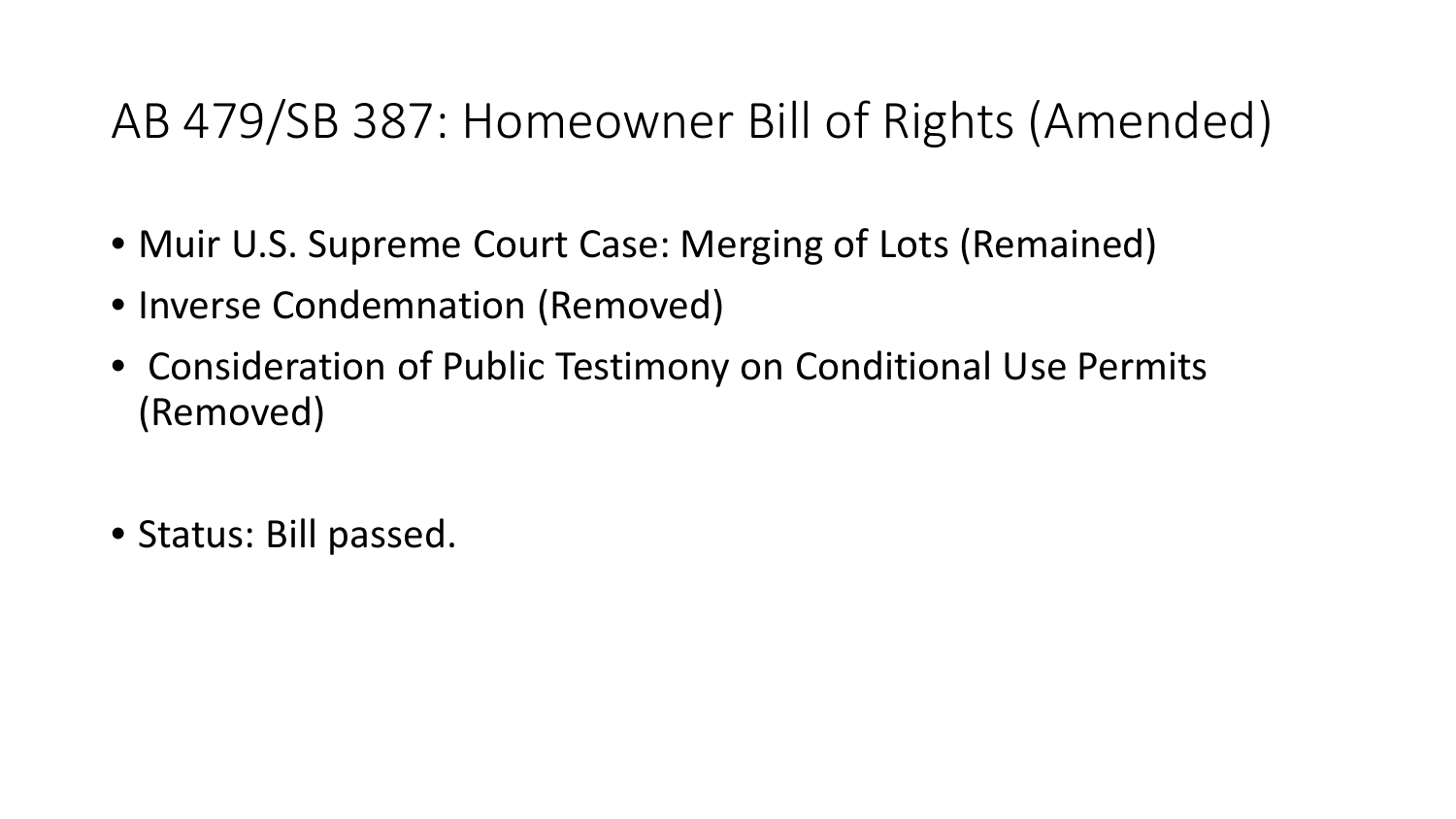### AB 714/SB 601: LOMA

- Bill requires that a floodplain determination and floodplain zoning ordinance conform with a Letter of map amendment (LOMA) issued by FEMA.
- Difference in opinion between county zoning officials and county surveyors.
- Professional surveyors group made a series of amendments to the legislation to address concerns of planers and zoning departments who simply want to comply with FEMA regulations.
- Status: Bill Passed.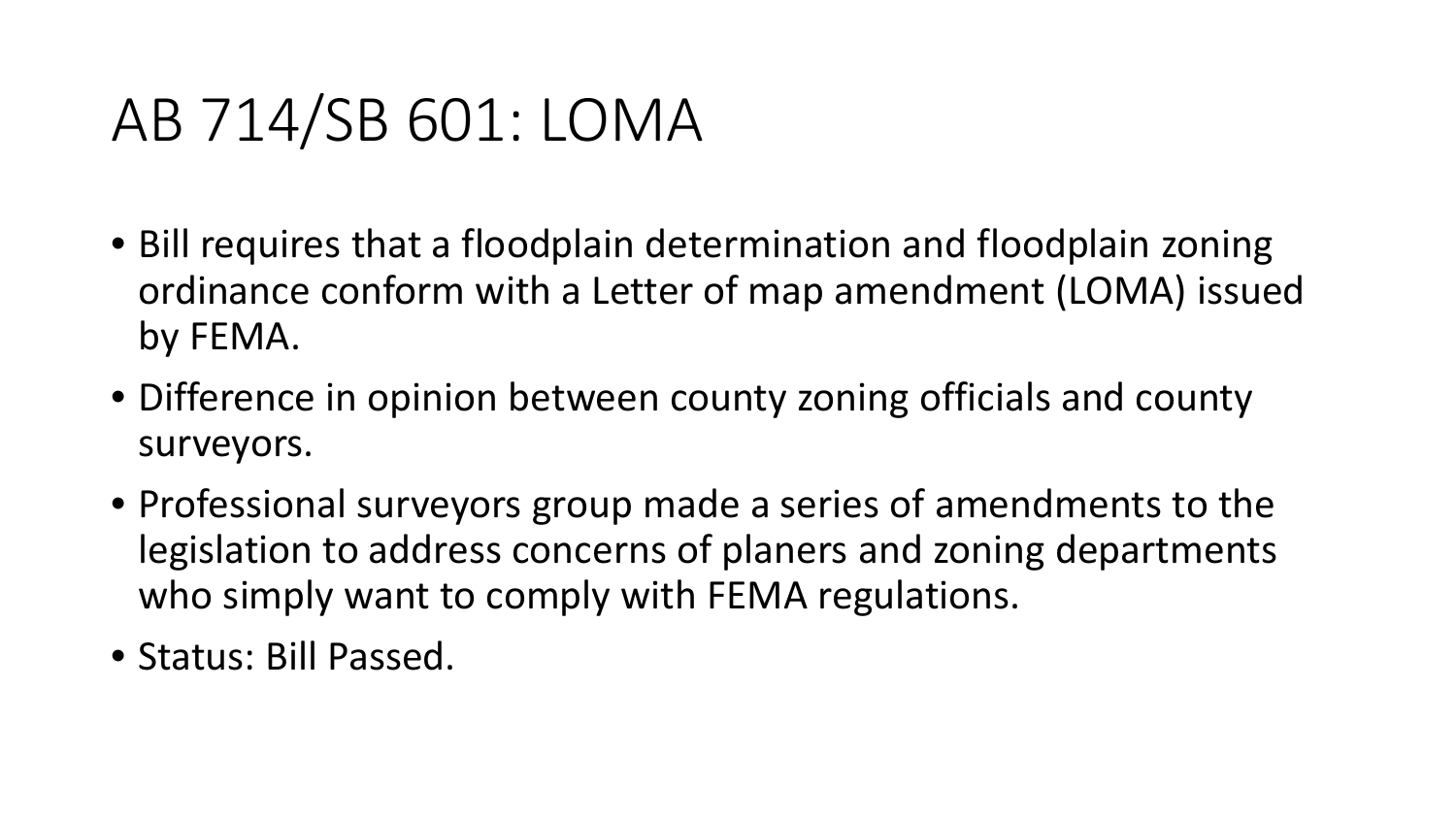### AB 499/SB 395:Nonferrous Metallic Mining

- This bill repeals the existing prohibition on issuing sulfide ore mining permits (Prove it first standard)
- This bill also makes changes to the locations at which groundwater standards may apply at nonferrous metallic mining and prospecting sites. The bill does not make changes to numerical groundwater standards.
- Bill does NOT preempt local government or limit a local governments ability to conduct zoning.
- Status: Bill Passed.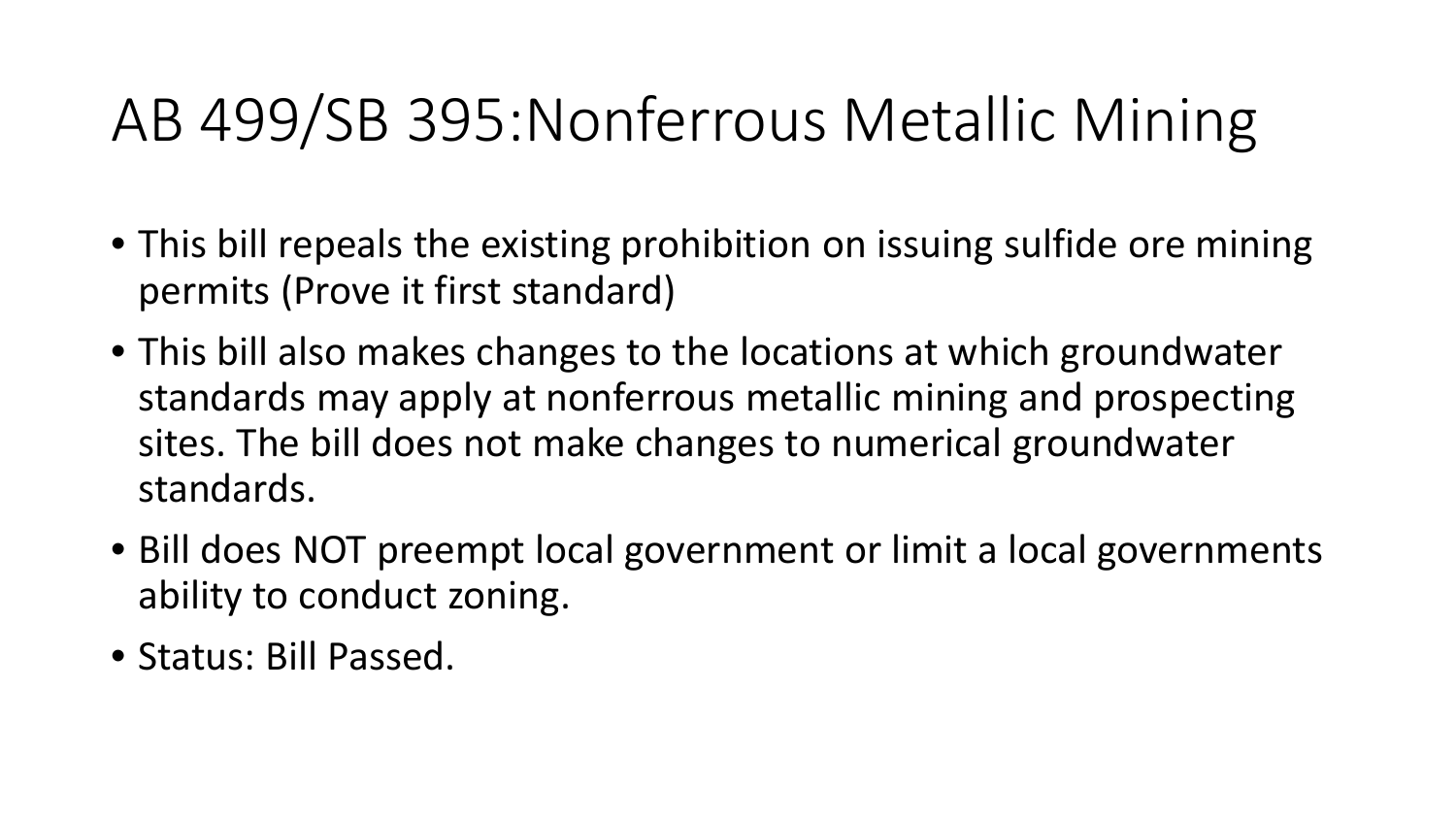#### Latest News

- Last day of session: March 22<sup>nd</sup> 2018!
- Special Election Result January 16, 2018 Senate District 10
- (Vacated by Sen. Sheila Harsdorf (R) River Falls):
- Patty Schachtner (D) 55%\*
- Adam Jarchow (R) 44%
- Rep. Adam Jarchow announced on March  $1<sup>st</sup>$  that he would not seek reelection to his 28th Assembly District seat in the Fall of 2018.